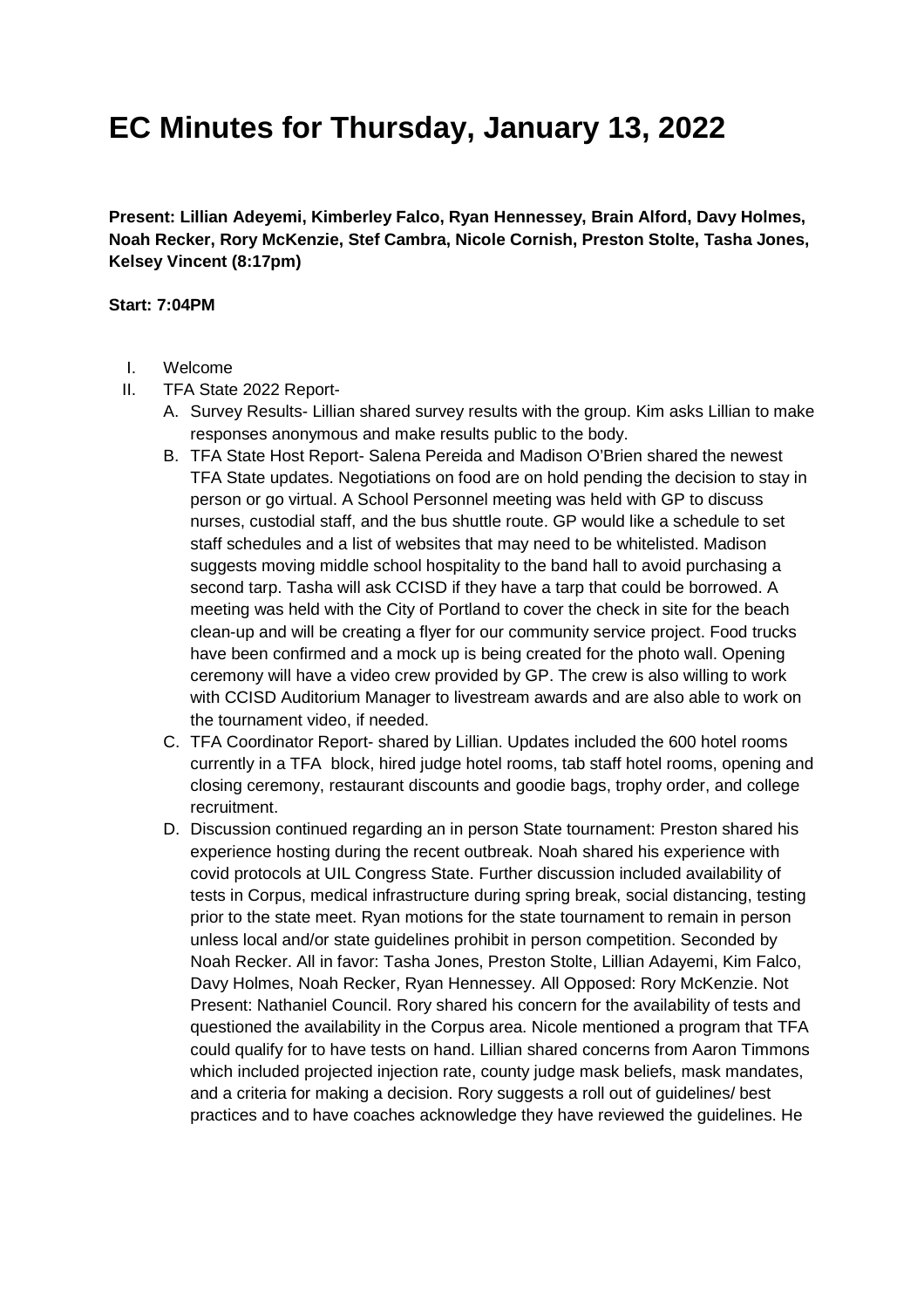also suggests planning for the event that judges or coaches become unavailable due to covid related issues. Nicole suggests having extra masks on hand.

- E. TFA State budget report (President, VP & Treasurer combined effort)- Non profit status suggests we are not carrying such a large balance. Preston asks if there is still a concern when the organization is not profiting each operational year.
- F. TFA Scholarships- TFA scholarship deadline is coming up. Lillian is considering reworking scholarship amounts/awards and will get back to the EC on this idea.
- G. TFA State website- Lillian's goal is to have the website up by Tuesday. Judges should contact the TFA State judges email. Preston will start with the judge list from last year's tournament first and work his way from there.
- III. VP Report Preston Stolte reports that the number of state qualifiers is currently low which will impact the number of judges being hired and the hotel rooms needed. Preston suggests that instead of tabroom listing missing judge fines it will report how many judges a school is under. This will indicate which schools do not intend on bringing judges. Preston will remind people to sign up for text and email notifications. He suggests GP double check their guest network on campus.
- IV. Treasurer Report Noah Recker reports that we need to vote on payment for the judge's hotel rooms. Preston motions for EC approval to purchase 30 rooms for state judges at the Best Western in Portland for 13k. Kim Falco seconds. All in favor: Ryan Hennessey, Kim Falco, Davy Holmes, Rory McKenzie, Preston Stolte, Kelsey Vincent votes for Nathaniel, Noah Recker, Lillian Adeyemi, Tasha Jones.
- V. Lillian shared the committee report for restructuring IE breaks at state. The proposed amendment will be sent out to the body with a rationale statement and google form to vote from.
- VI. Region 1 5 Rep. Reports
	- A. Region 1- nothing to report.
	- B. Region 2- Rory addresses a question about lowering the number of points to qualify to state. Qualification number will not be decreased from 10. Members would like to have the survey results be published. Kim reminds Lillian to publish without names. A region 2 school wants to apply to host a gap tournament for events Jesuit is not hosting. Rory wants to clarify: another region 2 school would be hosting but it is far out from the gap tournament site. Noah Recker Motions to allow the gap tournament. Kim Falco seconds. All in favor: Kim, Noah, Davy, Preston, Ryan, Lilian, Tasha, Rory. Not present: Nathaniel.
	- C. Region 3- Davy followed up on a list that Ryan sent out for non paid members. Most were honest mistakes and he has a couple that have paid since. Noah reminds the group that it is a constitutional issue. Lillian says the charge will be on their invoice for state. The issue regarding the competitor who entered two tournaments was discussed. Davy will be reaching out to their coach to notify them that they will not receive points for the events that were double entered.
	- D. Region 4- Ryan asks the EC to consider the option to lower points for qualification. A duo that qualified for state now has a student that moved to a different school. The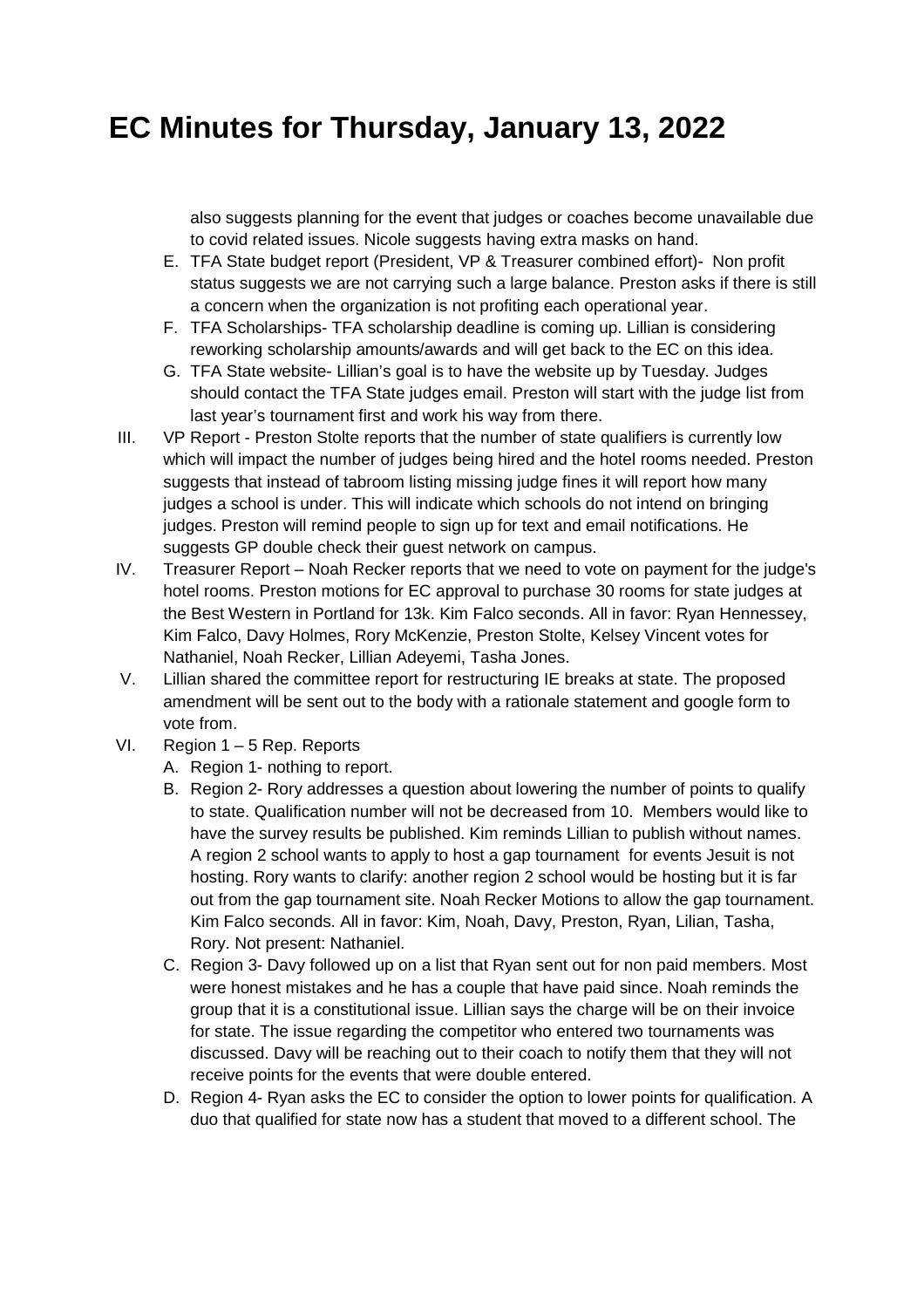question was raised if the student who remained at the high school could compete in the consolation event. Lillian says yes.

- E. Region 5- Kim reports that tournaments have been very small in the region.
- VII. Archivist Report Robert Shepard was at another meeting
- VIII. Social Media Report Stef Cambra reports that she has been putting together some theme templates. She was delinked from accounts so there are some older posts that will be sprinkled out. Kandi King is helping Stef track down hall of fame coaches to collect words of wisdom. The group discusses the Reporter going back to its traditional form: paper.
	- IX. IQT Coordinator Report Nicole Cornish reports that an invoice is being made for the additional work being made on the IQT system.
	- X. New Business
		- A. Lillian would like to include coaches as event directors to cut costs from the state meet. Noah suggests that the option to serve in these positions be made available to all.
		- B. License to Carry Rule in Texas- Lillian shares the rationale for reminding people to not carry guns on campus.

Ryan motions to adjourn. Kim seconds. All in favor: unanimous.

#### **End: 9:28**